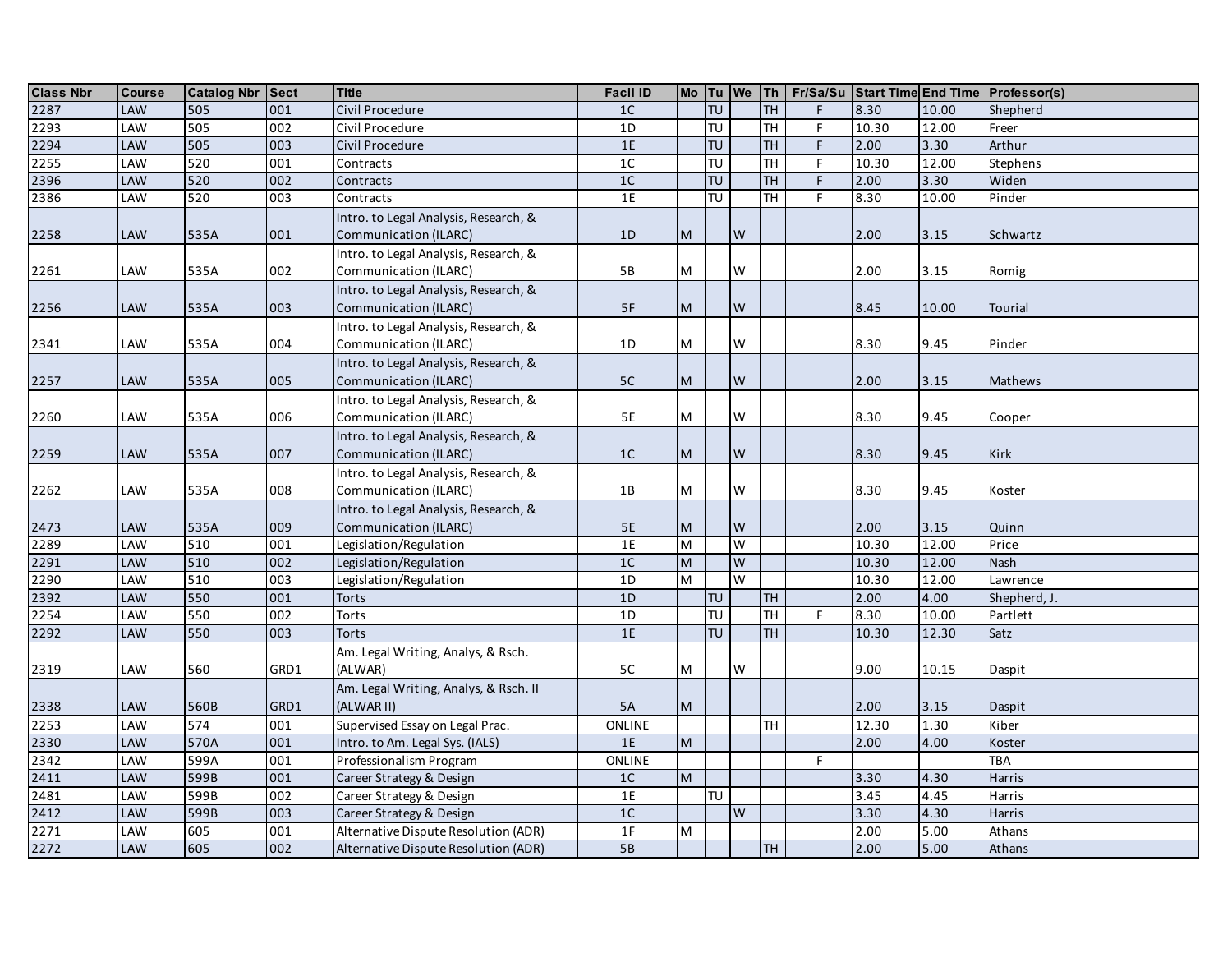| <b>Class Nbr</b>  | <b>Course</b> | <b>Catalog Nbr Sect</b> |           | <b>Title</b>                            | <b>Facil ID</b> |                |                                   |                         |           |       |       |       | Mo   Tu   We   Th   Fr/Sa/Su   Start Time End Time   Professor(s) |
|-------------------|---------------|-------------------------|-----------|-----------------------------------------|-----------------|----------------|-----------------------------------|-------------------------|-----------|-------|-------|-------|-------------------------------------------------------------------|
| 2347              | LAW           | 605                     | 003       | Alternative Dispute Resolution (ADR)    | ONLINE          |                |                                   |                         |           | SA/SU | 8.30  | 5.00  | Logue                                                             |
| 2281              | LAW           | 847                     | 06A       | Adv. Civil Trial Practice               | 1F G114A 1A     |                |                                   | W                       |           |       | 6.30  | 8.30  | Wellon                                                            |
| 2324              | LAW           | 617A                    | 001       | Adv. Comm'l Real Estate                 | 5C              | M              |                                   |                         |           |       | 4.00  | 7.00  | Minkin                                                            |
| 2471              | LAW           | 875A                    | 001       | Adv. Issues in White Collar Crime       | 5F              |                | <b>TU</b>                         |                         |           |       | 6.00  | 8.00  | Grubman                                                           |
| $2288 + 2381$     | LAW           | 648                     | $04A+LB1$ | Adv. Legal Writing & Editing            | 1E              | M              |                                   |                         |           |       | 4.00  | 6.00  | Terrell                                                           |
| 4810              | LAW           | 761A                    | 002       | ALR: Int'l Legal Rsch.                  | 5B              |                | <b>TU</b>                         |                         |           |       | 2.00  | 4.00  | <b>Flick</b>                                                      |
| 2470   4808       | LAW           | 657G 657H               | 001 002   | ALR: Statutory Rsch./Case Law Rsch.     | 5A              |                |                                   |                         | TH        |       | 2.00  | 4.00  | Yoo/Christian                                                     |
| 2270              | LAW           | 716                     | 001       | Bankruptcy                              | 1 <sup>C</sup>  |                | $\overline{\mathsf{T}}\mathsf{U}$ |                         | <b>TH</b> |       | 4.00  | 5.30  | Marsh                                                             |
| 2312              | LAW           | 635D                    | 001       | <b>Barton Appeals Clinic</b>            | 5J              |                |                                   |                         |           | F     | 12.00 | 5.00  | Reba                                                              |
| 2265              | LAW           | 635C                    | 001       | Barton Child Law & Legis. Policy Clinic | G114A           |                |                                   |                         |           | F.    | 12.00 | 5.00  | Carter                                                            |
| 2313              | LAW           | 500X                    | 001       | <b>Business Associations</b>            | 5F              |                | <b>TU</b>                         |                         | <b>TH</b> |       | 2.00  | 3.30  | Freer                                                             |
| 2393              | LAW           | 658                     | 001       | Capital Defender Program                | OFF CAMPUS      |                | <b>TU</b>                         |                         |           |       | 3.30  | 5.30  | Moore                                                             |
| 2362              | LAW           | 698B                    | 001       | Child Protection/Int'l Human Rts        | <b>5A</b>       |                |                                   | W                       |           |       | 1.00  | 4.00  | Liwanga                                                           |
| 2295              | LAW           | 635                     | 001       | Child Welfare Law                       | 5 <sub>D</sub>  |                | TU                                |                         |           |       | 2.00  | 4.00  | <b>Bruce</b>                                                      |
| 4855              | LAW           | 727                     | 001       | Citizenship & Immigration Law           | 5E              | M              |                                   | W                       |           |       | 10.00 | 11.30 | Kuck                                                              |
| 4853              | LAW           | 860A                    | 001       | Colloquium W/S                          | G575            |                |                                   | W                       |           |       | 12.00 | 2.30  | Levine                                                            |
| 2477              | LAW           | 709                     | 001       | Conflict of Laws                        | 1F              | M              |                                   | $\overline{\mathsf{w}}$ |           |       | 10.30 | 12.00 | Pill                                                              |
| 2279              | LAW           | 675                     | 001       | Constitutional Litigation               | 5C              |                | TU                                |                         |           |       | 4.15  | 7.15  | Weber Jr.                                                         |
| 2364              | LAW           | 622A                    | 001       | Const'l Crim. Procedure                 | 5F              |                | TU                                |                         | TH        |       | 10.30 | 12.00 | Jacobi                                                            |
| 5617              | LAW           | 710                     | 001       | Copyright Law                           | 5B              |                | TU                                |                         | TH        |       | 10.30 | 12.00 | Sag                                                               |
| 4854              | LAW           | 759A                    | 001       | Corp. Compliance/Oversight              | 1 <sup>C</sup>  | M              |                                   |                         |           |       | 6.00  | 8.00  | Rogers                                                            |
| 4852              | LAW           | 712                     | 001       | Corporate Finance                       | 1 <sup>C</sup>  |                | TU                                |                         | TH        |       | 12.15 | 1.45  | Shepherd                                                          |
| 2267              | LAW           | 959                     | 001       | Courtroom Persuasion/Drama I            | 1F              |                |                                   |                         | <b>TH</b> |       | 12.30 | 1.45  | Ingebritsen                                                       |
| 2266              | LAW           | 959                     | 002       | Courtroom Persuasion/Drama I            | 1F              |                |                                   |                         | TH        |       | 10.30 | 11.45 | <b>Brumer</b>                                                     |
| 4819              | LAW           | 959                     | 003       | Courtroom Persuasion/Drama I            | 5E              |                | <b>TU</b>                         |                         |           |       | 6.00  | 7.15  | Still                                                             |
| 4820              | LAW           | 959                     | 004       | Courtroom Persuasion/Drama I            | 1F              |                |                                   |                         | TH        |       | 6.00  | 7.15  | Still                                                             |
| 2363              | LAW           | 622X                    | 001       | Crim. Pretrial Motions Practicum        | 1F              | ${\sf M}$      |                                   |                         |           |       | 6.30  | 9.30  | Krepp                                                             |
| 2390              | LAW           | 622B                    | 001       | Crim. Pro Adjudication                  | 1B              |                | TU                                |                         | TH        |       | 2.00  | 3.30  | <b>TBA</b>                                                        |
| 2475              | LAW           | 731L                    | 001       | Crimmigration                           | 5F              |                |                                   |                         | <b>TH</b> |       | 6.00  | 8.00  | Davis                                                             |
| 2391              | LAW           | 767                     | 001       | <b>Cross-Examination Techniques</b>     | 1F              |                |                                   | W                       |           |       | 3.15  | 6.15  | Costa                                                             |
| 2427              | LAW           | 767                     | 002       | Cross-Examination Techniques            | 5F              |                |                                   | $\overline{\mathsf{W}}$ |           |       | 5.30  | 8.30  | Lott                                                              |
| 4851              | LAW           | 659J                    | 001       | Doing Deals: M&A Workshop               | 5A              | ${\sf M}$      |                                   |                         |           |       | 4.15  | 7.15  | Payne                                                             |
| 2310              | LAW           | 659F                    | 001       | Doing Deals: Comm'l Lending             | G575            |                |                                   | W                       |           |       | 4.15  | 7.15  | Payne                                                             |
| 2314              | LAW           | 659P                    | 001       | Doing Deals: General Counsel            | 5C              |                |                                   |                         | TH        |       | 5.00  | 8.00  | Payne                                                             |
| 2296              | LAW           | 659N                    | 001       | Doing Deals: IP Transactions            | 5K              |                | TU                                |                         |           |       | 3.00  | 6.00  | Payne                                                             |
| 2274              | LAW           | 659A                    | 04A       | Doing Deals: Contract Drafting          | 5J              | $\overline{M}$ |                                   |                         |           |       | 4.15  | 7.15  | Payne                                                             |
| 2298              | LAW           | 659A                    | 04B       | Doing Deals: Contract Drafting          | 5 <sub>D</sub>  |                |                                   |                         | <b>TH</b> |       | 4.15  | 7.15  | Payne                                                             |
| $\overline{2306}$ | LAW           | 659A                    | 04C       | Doing Deals: Contract Drafting          | 5K              | M              |                                   |                         |           |       | 4.15  | 7.15  | Payne                                                             |
| 2307              | LAW           | 659A                    | 04D       | Doing Deals: Contract Drafting          | G114A           |                | TU                                |                         |           |       | 4.15  | 7.15  | Payne                                                             |
| 2308              | LAW           | 659A                    | 04E       | Doing Deals: Contract Drafting          | 5D              |                | TU                                |                         |           |       | 4.15  | 7.15  | Payne                                                             |
| 2311              | LAW           | 659A                    | 04F       | Doing Deals: Contract Drafting          | G114A           |                |                                   | W                       |           |       | 9.00  | 12.00 | Payne                                                             |
| 2317              | LAW           | 659A                    | 04G       | Doing Deals: Contract Drafting          | 5J              |                |                                   | W                       |           |       | 4.15  | 7.15  | Payne                                                             |
| 2305              | LAW           | 659A                    | 04H       | Doing Deals: Contract Drafting          | 5K              |                |                                   | W                       |           |       | 4.15  | 7.15  | Payne                                                             |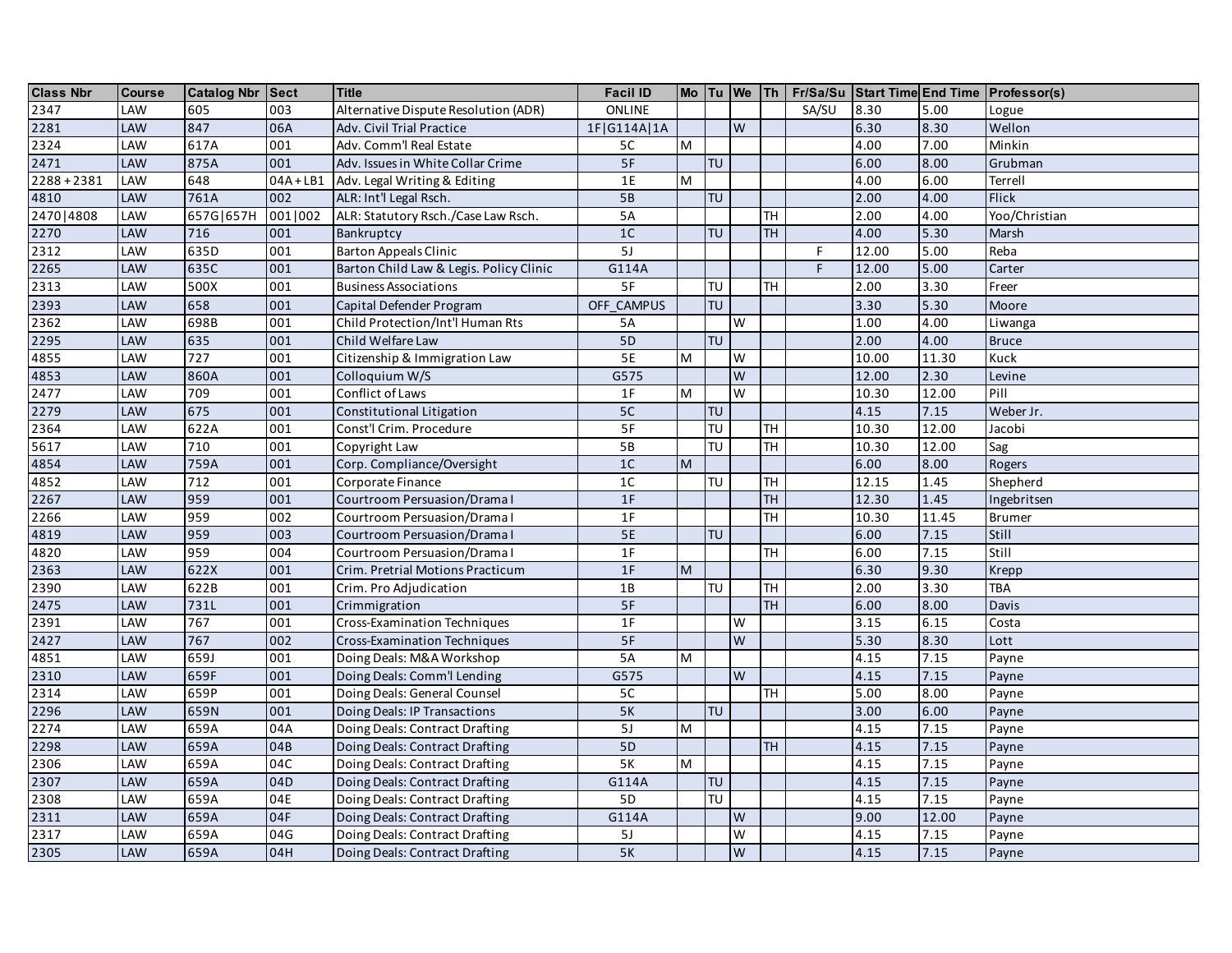| <b>Class Nbr</b> | <b>Course</b> | Catalog Nbr Sect |         | <b>Title</b>                         | <b>Facil ID</b> |                                                                                                            |                                   |                         |                         |    |       |       | Mo Tu We Th   Fr/Sa/Su Start Time End Time Professor(s) |
|------------------|---------------|------------------|---------|--------------------------------------|-----------------|------------------------------------------------------------------------------------------------------------|-----------------------------------|-------------------------|-------------------------|----|-------|-------|---------------------------------------------------------|
| 2332             | LAW           | 659A             | 041     | Doing Deals: Contract Drafting       | G114A           |                                                                                                            |                                   |                         | <b>TH</b>               |    | 1.00  | 4.00  | Payne                                                   |
| 2339             | LAW           | 659A             | 04J     | Doing Deals: Contract Drafting       | 5A              |                                                                                                            |                                   |                         | <b>TH</b>               |    | 4.15  | 7.15  | Payne                                                   |
| 2273             | LAW           | 659B             | 04A     | Doing Deals: Deal Skills             | 5G              | M                                                                                                          |                                   |                         |                         |    | 4.15  | 7.15  | Koops                                                   |
| 2309             | LAW           | 659B             | 04B     | Doing Deals: Deal Skills             | 1B              |                                                                                                            | <b>TU</b>                         |                         |                         |    | 4.15  | 7.15  | Koops                                                   |
| 2316             | LAW           | 659B             | 04C     | Doing Deals: Deal Skills             | 5D              |                                                                                                            |                                   | W                       |                         |    | 2.00  | 5.00  | Koops                                                   |
| 2354             | LAW           | 659B             | 04D     | Doing Deals: Deal Skills             | 1B              |                                                                                                            |                                   |                         | $\overline{\mathsf{W}}$ |    | 4.15  | 7.15  | Koops                                                   |
| 2280             | LAW           | 659D             | 04A     | Doing Deals: Private Equity          | GBS_TBA         |                                                                                                            | TU                                |                         |                         |    | 4.00  | 6.15  | Crowley                                                 |
| 2322             | LAW           | 745              | 001     | <b>DUI Trials</b>                    | 5E              | $\overline{M}$                                                                                             |                                   |                         |                         |    | 4.15  | 7.15  | Tatum                                                   |
| 2365             | LAW           | 662              | 001     | <b>Education Law</b>                 | 5E              |                                                                                                            |                                   | W                       |                         |    | 4.30  | 6.30  | Waldman                                                 |
| 2428             | LAW           | 669              | 001     | <b>Employment Discrimination</b>     | 1B              |                                                                                                            |                                   |                         | TH                      |    | 6.00  | 9.00  | Keegan                                                  |
| 2269             | LAW           | 697              | 04A     | Environmental Advocacy W/S           | $5K$            |                                                                                                            | $\overline{\mathsf{T}}\mathsf{U}$ |                         |                         |    | 12.30 | 2.30  | Zygmont                                                 |
| 2337             | LAW           | 620              | 001     | European Union Law                   | 5 <sub>D</sub>  | $\overline{M}$                                                                                             |                                   | W                       |                         |    | 10.30 | 12.00 | Tulibacka                                               |
| 2297             | LAW           | 632X             | 12A     | Evidence                             | 5F              | $\overline{\mathsf{M}}$                                                                                    |                                   | $\overline{\mathsf{W}}$ |                         |    | 10.30 | 12.00 | Carroll                                                 |
| 2329             | LAW           | 8701             | 000     | <b>EXTERN: Advanced</b>              | 5B              |                                                                                                            |                                   | W                       |                         |    | 5.00  | 6.00  | McMullin                                                |
| 2369             | LAW           | 8701             | 001     | <b>EXTERN: Advanced</b>              | 5B              |                                                                                                            |                                   | W                       |                         |    | 3.45  | 4.45  | Amidon                                                  |
| 2301             | LAW           | 870D             | 001     | <b>EXTERN: Civil Litigation</b>      | 5G              |                                                                                                            |                                   | W                       |                         |    | 8.00  | 9.00  | <b>TBA</b>                                              |
| 2303             | LAW           | 870F             | 000     | <b>EXTERN: Corp. Counsel</b>         | G114A           | M                                                                                                          |                                   |                         |                         |    | 5.00  | 6.00  | Cavitt                                                  |
| 2370             | LAW           | 870F             | 001     | <b>EXTERN: Corp. Counsel</b>         | 5G              | M                                                                                                          |                                   |                         |                         |    | 11.00 | 12.00 | Galifianakis                                            |
| 2321             | LAW           | 870H             | 001     | <b>EXTERN: Criminal Defense</b>      | 5 <sub>G</sub>  |                                                                                                            |                                   | W                       |                         |    | 5.00  | 6.00  | TBA                                                     |
| 4847-4850        | LAW           | 871              | 002-005 | <b>EXTERN: Fieldwork</b>             | OFF CAMPUS      |                                                                                                            |                                   |                         |                         |    | 12.00 | 11.00 | Howard                                                  |
| 2300             | LAW           | 870C             | 001     | <b>EXTERN: Govt. Counsel</b>         | 5G              |                                                                                                            |                                   | W                       |                         |    | 2.30  | 3.30  | Amidon                                                  |
| 2302             | LAW           | 870E             | 001     | <b>EXTERN: Judicial</b>              | <b>5A</b>       |                                                                                                            |                                   |                         |                         | F  | 8.00  | 9.00  | Hirokawa                                                |
| 2387             | LAW           | 870E             | 002     | <b>EXTERN: Judicial</b>              | 5A              |                                                                                                            |                                   |                         |                         | F  | 9.30  | 10.30 | Hirokawa                                                |
| 2304             | LAW           | 870G             | 001     | <b>EXTERN: Prosecution</b>           | 1E              |                                                                                                            | TU                                |                         |                         |    | 5.00  | 6.00  | Hames                                                   |
| 2299             | LAW           | 870A             | 001     | <b>EXTERN: Public Interest</b>       | 1F              |                                                                                                            | $\overline{\mathsf{T}}\mathsf{U}$ |                         |                         |    | 5.00  | 6.00  | Cadenhead                                               |
| 2410             | LAW           | 870A             | 002     | <b>EXTERN: Public Interest</b>       | 5A              |                                                                                                            | TU                                |                         |                         |    | 5.00  | 6.00  | Kodish                                                  |
| 4846             | LAW           | 870L             | 001     | <b>EXTERN: Small Firm</b>            | G114A           |                                                                                                            |                                   |                         |                         | F. | 9.00  | 10.00 | Howard                                                  |
| 2315             | LAW           | 643              | 001     | Family Law II                        | 5E              |                                                                                                            | $\overline{\mathsf{T}}\mathsf{U}$ |                         | <b>TH</b>               |    | 8.30  | 10.00 | Carter                                                  |
| 2348             | LAW           | 760              | 001     | Federal Criminal Pract.              | 5E              |                                                                                                            |                                   |                         | <b>TH</b>               |    | 6.15  | 9.15  | Barron                                                  |
| 4845             | LAW           | 632B             | 001     | Forensic Evidence                    | 1D              |                                                                                                            | <b>TU</b>                         |                         |                         |    | 6.30  | 8.30  | Prokesch                                                |
| 2328             | LAW           | 640X             | 001     | Fundamentals of Income Taxation      | 1E              | M                                                                                                          |                                   | W                       |                         |    | 8.15  | 10.15 | Pennell                                                 |
| 2275             | LAW           | 890              | 04A     | Fundamentals of Innovation I         | 5B              | $\overline{M}$                                                                                             |                                   |                         |                         |    | 4.30  | 7.30  | <b>Morris</b>                                           |
| 2340             | LAW           | 736B             | 001     | Global Public Health Law             | 5B              |                                                                                                            | <b>TU</b>                         |                         |                         |    | 6.15  | 8.15  | <b>Brady</b>                                            |
| 2476             | LAW           | 608E             | 001     | Intellectual Property Contracting    | 5B              |                                                                                                            |                                   |                         | <b>TH</b>               |    | 6.00  | 9.00  | <b>Mack</b>                                             |
| 2283             | LAW           | 732              | 10A     | International Law                    | 5 <sub>C</sub>  |                                                                                                            | $\overline{\overline{U}}$         |                         | <b>TH</b>               |    | 10.30 | 12.00 | <b>Blank</b>                                            |
| 2286             | LAW           | 631A             | 06A     | Internet Law                         | 1C              |                                                                                                            | $\overline{U}$                    |                         |                         |    | 6.00  | 8.00  | Nodine                                                  |
| 2326             | LAW           | 609L             | 001     | Int'l Comm'l Arbitration             | 1B              | M                                                                                                          |                                   |                         |                         |    | 4.00  | 7.00  | Reetz                                                   |
| 4844             | LAW           | 690L             | 001     | Int'l Human Rights                   | 1F              |                                                                                                            | TU                                |                         | <b>TH</b>               |    | 2.00  | 3.30  | Ludsin                                                  |
| 2264             | LAW           | 676C             | 001     | Int'l Humanitarian Clinic (all-year) | 5A              |                                                                                                            | $\overline{\mathsf{T}}\mathsf{U}$ |                         |                         |    | 2.00  | 4.00  | Blank                                                   |
| 2464             | LAW           | 627F             | 001     | <b>Islamic Finance</b>               | 5 <sub>D</sub>  |                                                                                                            | $\overline{TU}$                   |                         | <b>TH</b>               |    | 10.30 | 12.00 | <b>Bambach</b>                                          |
| 4843             | LAW           | 664              | 001     | Jewish Law (CL)                      | 5E              |                                                                                                            | TU                                |                         | $\overline{TH}$         |    | 2.00  | 3.30  | Pill                                                    |
| 4842             | LAW           | 844A             | 001     | <b>Judicial Decision Making</b>      | 5F              | $\mathsf{M}% _{T}=\mathsf{M}_{T}\!\left( a,b\right) ,\ \mathsf{M}_{T}=\mathsf{M}_{T}\!\left( a,b\right) ,$ |                                   | W                       |                         |    | 2.00  | 3.30  | Nash                                                    |
| 4841             | LAW           | 670              | 001     | Jurisprudence                        | 1B              | M                                                                                                          |                                   | W                       |                         |    | 10.30 | 12.00 | Terrell                                                 |